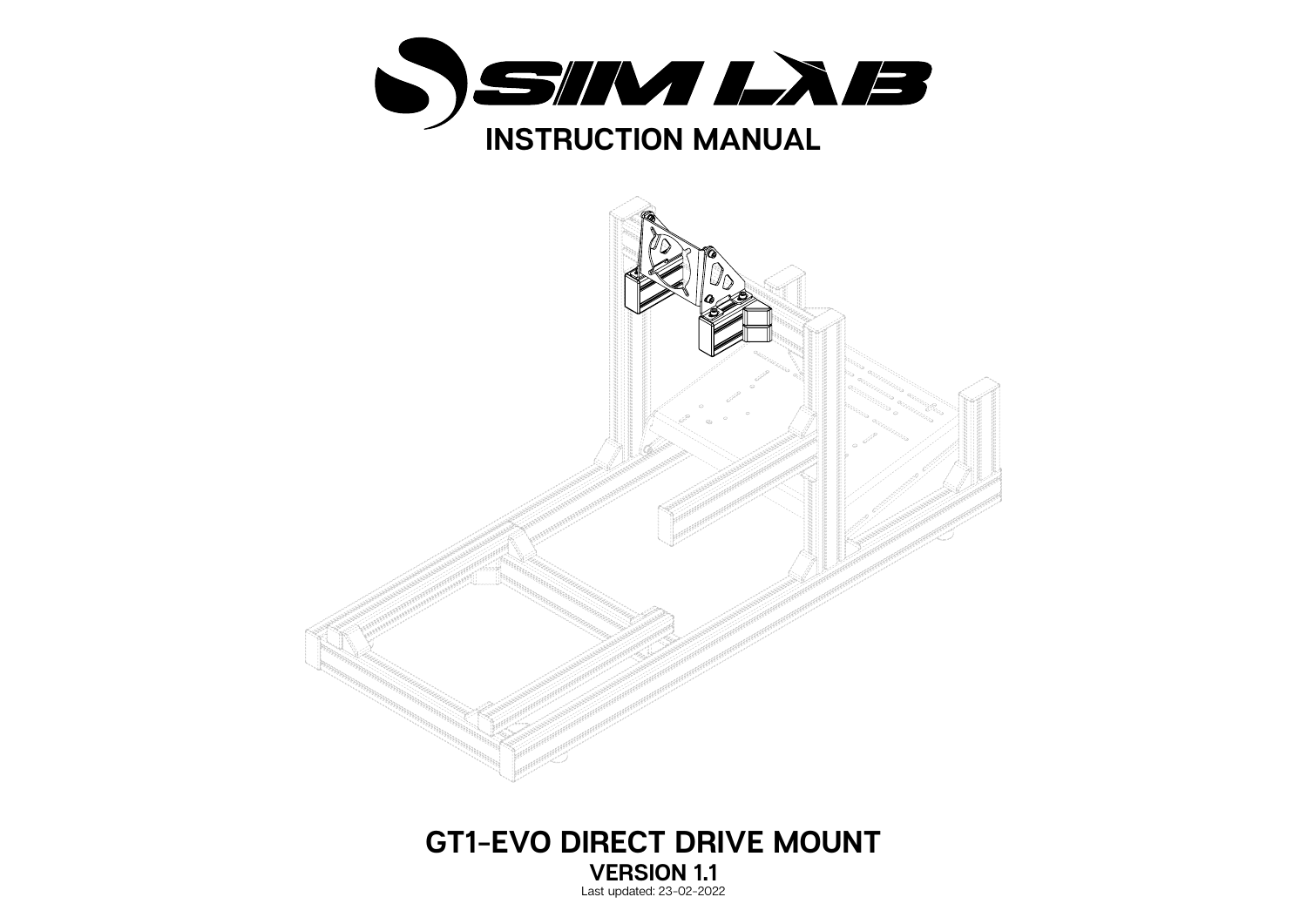## **BEFORE YOU START:**

Thank you for purchasing this Sim-Lab product! On the following pages, you will find detailed instructions on assembly. This requires only a set of simple tools and some of your time. Please check the bill of materials before starting (page 9) and make sure all the parts are delivered.

This manual concerns two products, our standalone 'Servo Motor Holder' and 'GT1-EVO Direct Drive Mount'. Since one is bundled with the other, we combined manuals.

In case you purchased the 'Servo Motor Holder' please refer to pages 3, 7(MiGe) or 8(SimuCube) for your assembly and installation instructions. When installing the servo motors, it is easier if someone can assist you.

## Note:

Depending on your date of purchase, you may or may not have received additional washers (A6). If this is the case, use one on every M8 bolt to install brackets. This was a temporary solution and will be phased out as soon as possible and therefore is omitted from this instruction manual.

## **Inserting Slot-Nuts:**

You got excited, finished the build, put the caps on, but forgot to install one element. Do not worry. It happens to everyone. In this diagram, you can see how to insert a Slot-Nut directly into the slot from the side. You can also use one of your smaller Hex wrenches to help wiggle the Slot-Nut in place.



**Tools needed:**



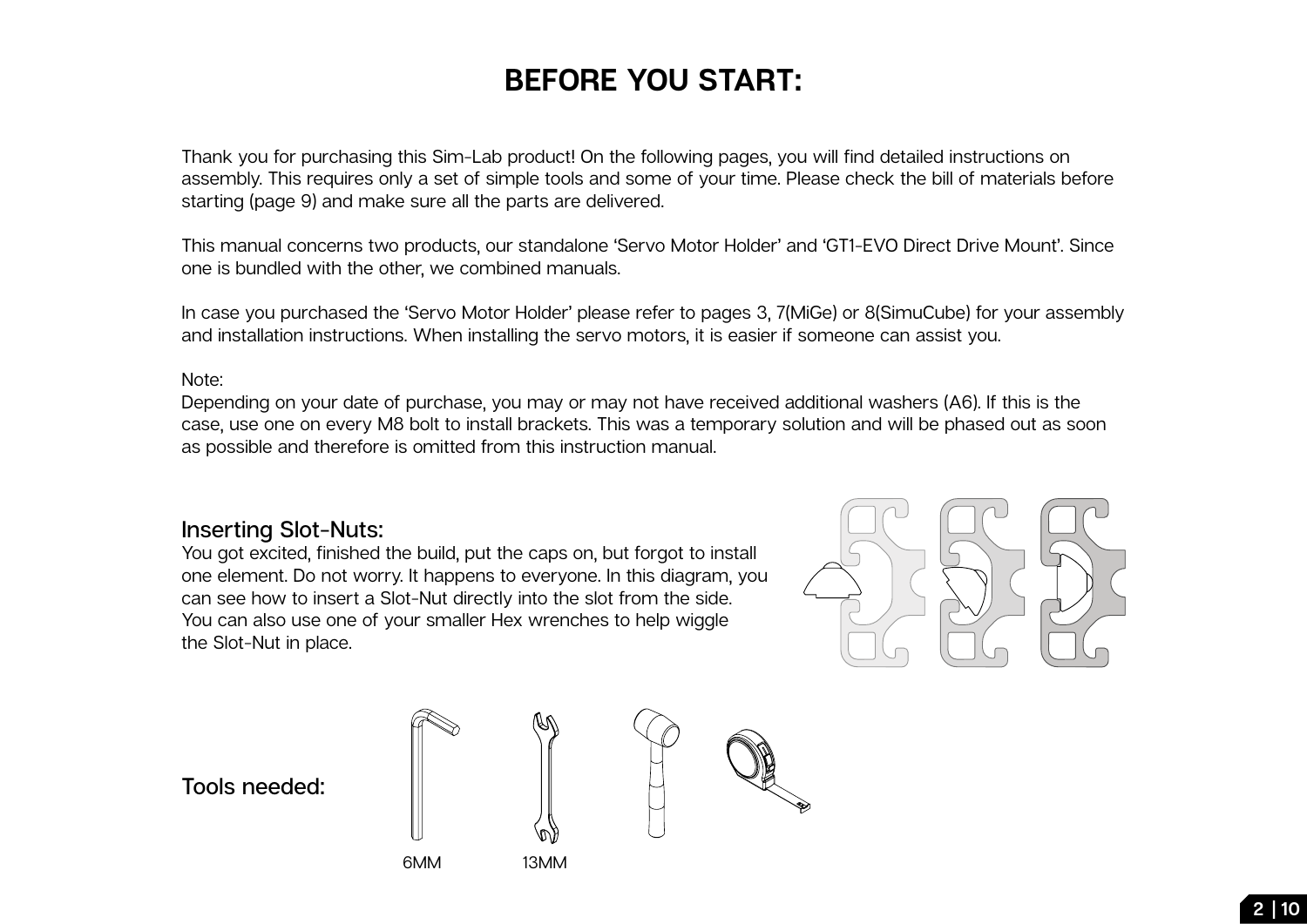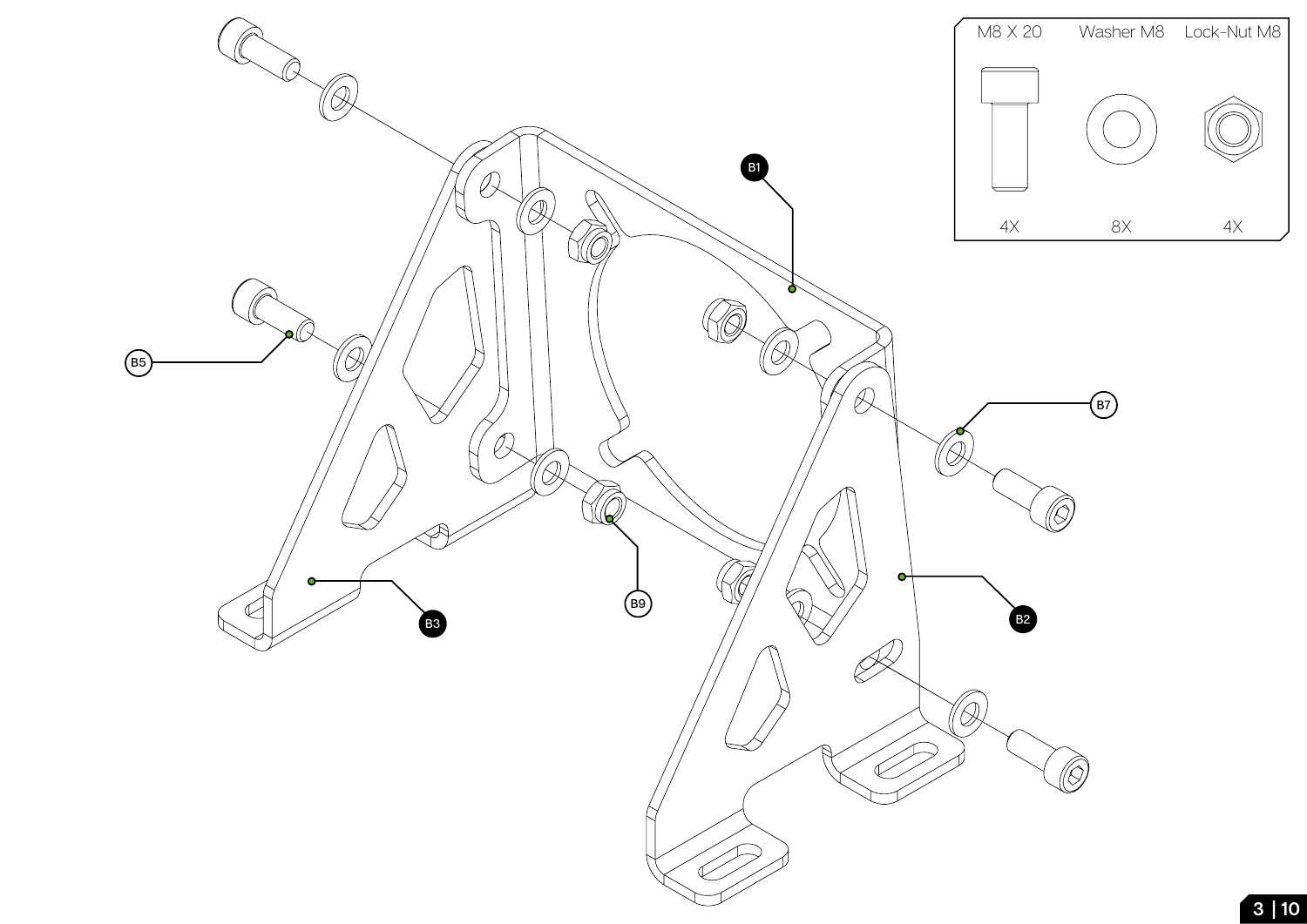

**A4**

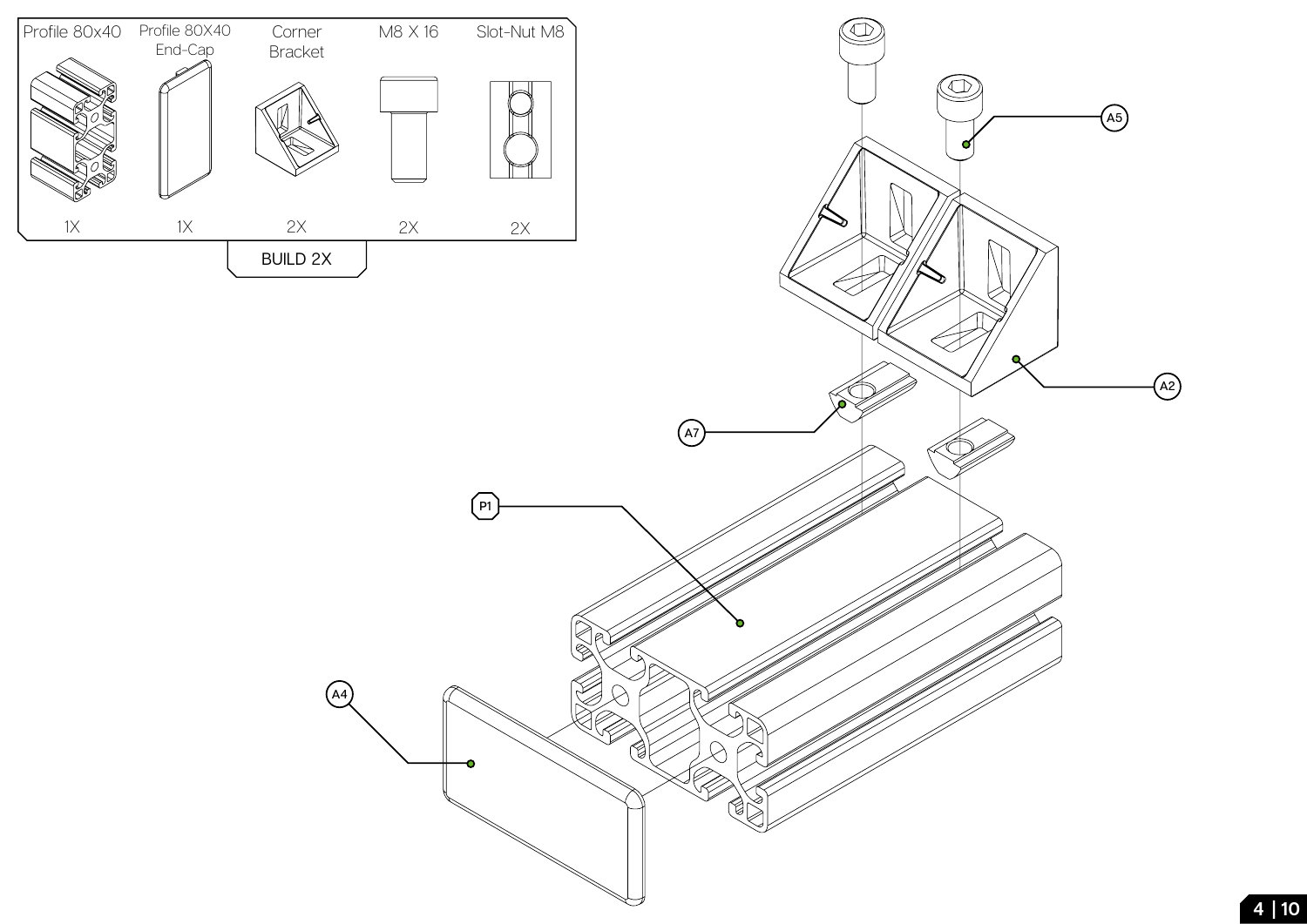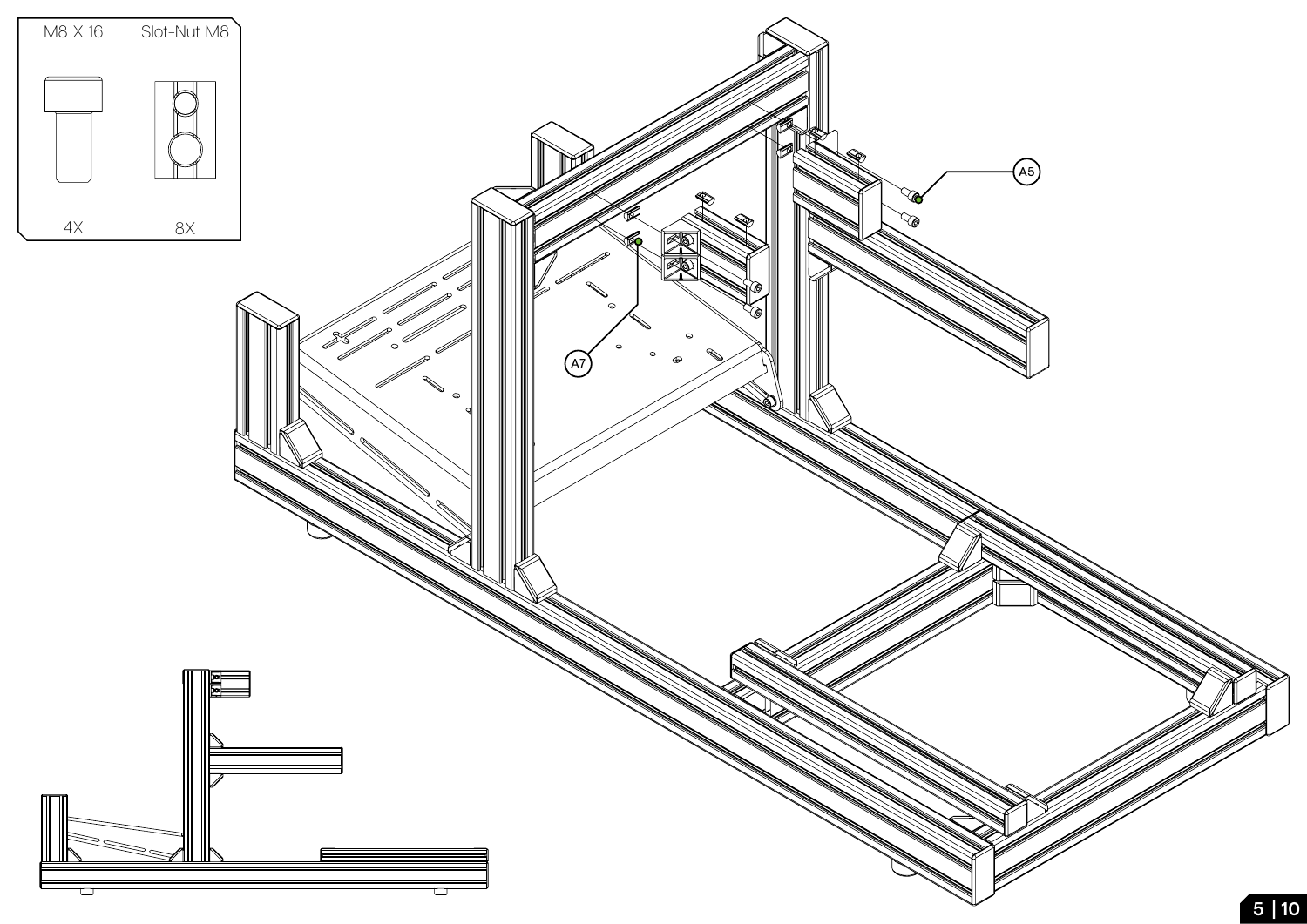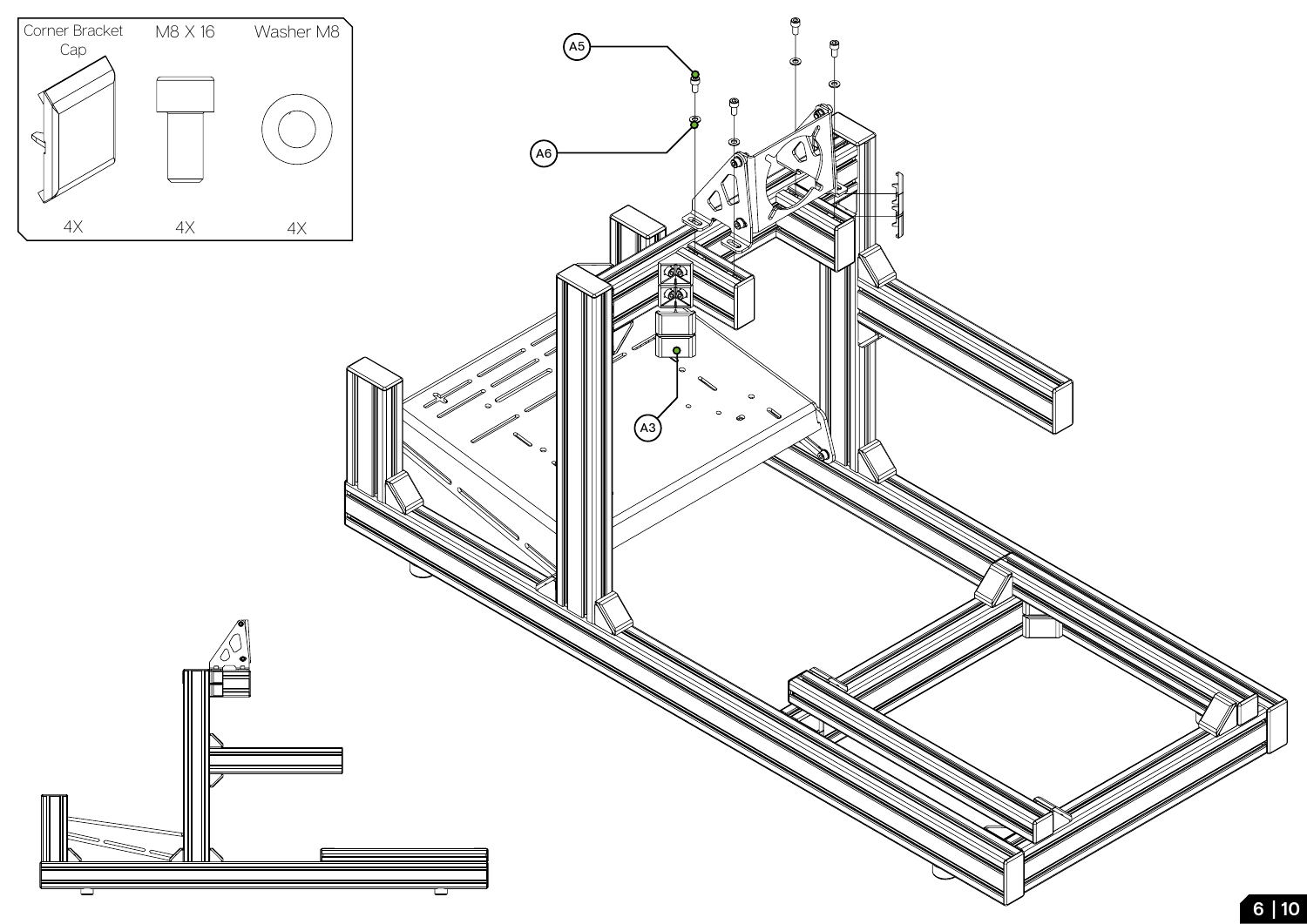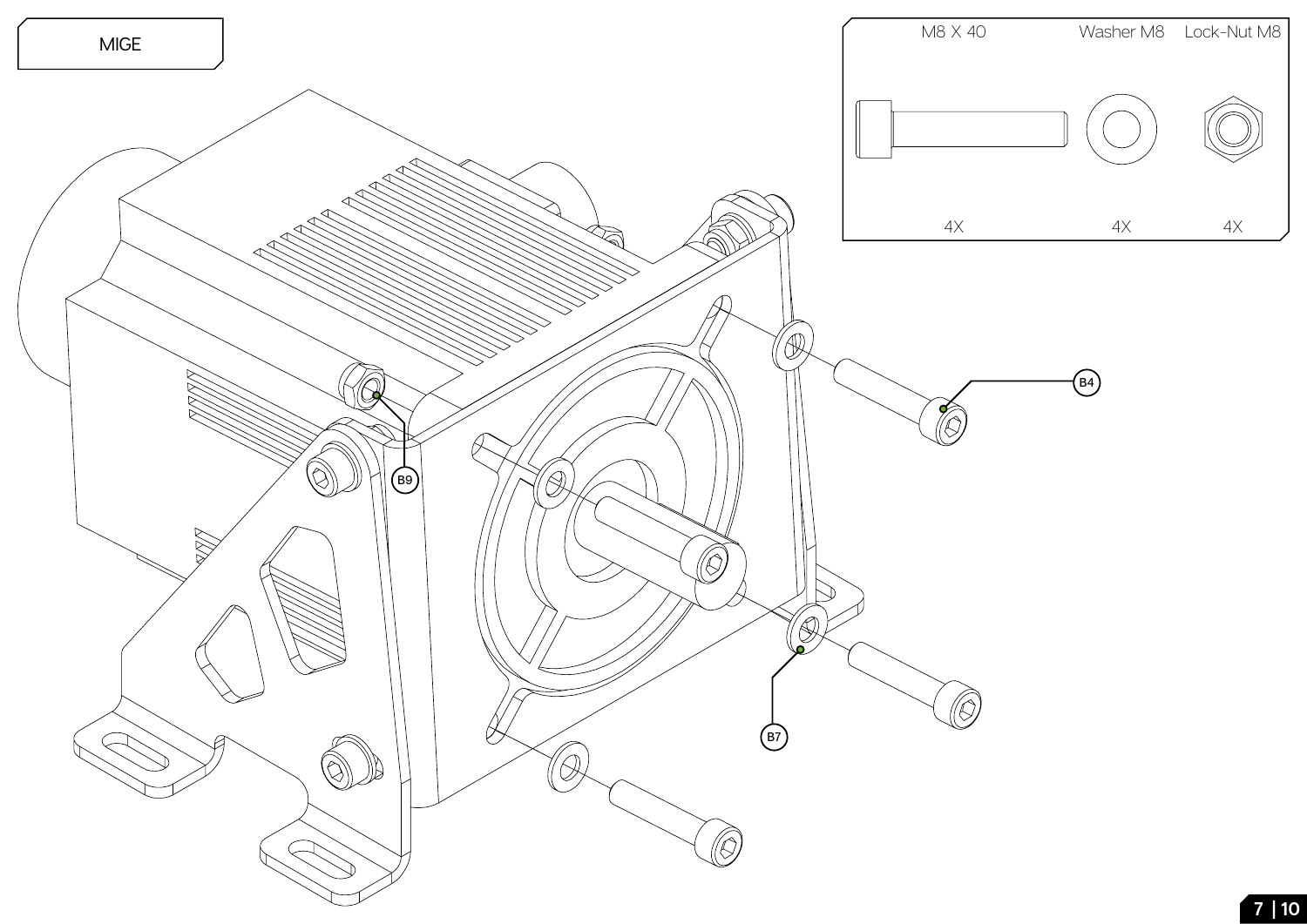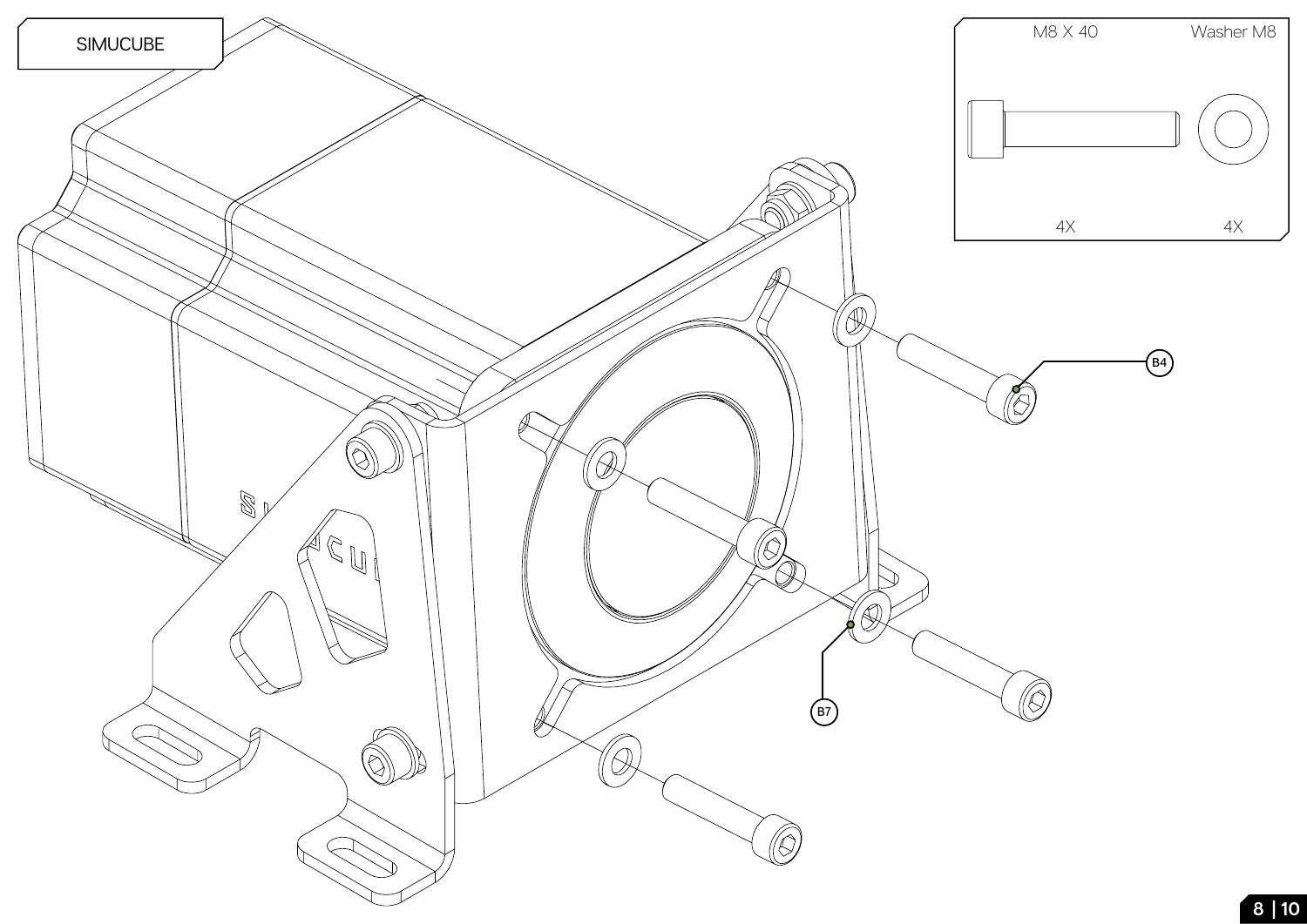| <b>GT1-EVO DIRECT DRIVE MOUNT</b><br><b>PROFILE KIT</b> |                          |               |             |  |  |
|---------------------------------------------------------|--------------------------|---------------|-------------|--|--|
| #                                                       | <b>Part</b>              | <b>QTY</b>    | <b>Note</b> |  |  |
| P1                                                      | 80X40 Length=120mm       | $\mathbf{2}$  |             |  |  |
| <b>HARDWARE KIT</b>                                     |                          |               |             |  |  |
| A <sub>2</sub>                                          | Corner bracket 40x40     | 4             |             |  |  |
| A <sub>3</sub>                                          | Corner bracket 40x40 cap | 4             |             |  |  |
| A <sub>4</sub>                                          | Profile 80x40 end-cap    | $\mathcal{P}$ |             |  |  |
| A5                                                      | Bolt M8 X 16 DIN 912     | 12            |             |  |  |
| A <sub>6</sub>                                          | Washer M8 DIN 125-A      | 12            |             |  |  |
| A7                                                      | Slot-Nut M8              | 12            |             |  |  |

| <b>SERVO MOTOR HOLDER</b><br><b>HARDWARE KIT</b>                                                                                                            |                          |            |                      |  |
|-------------------------------------------------------------------------------------------------------------------------------------------------------------|--------------------------|------------|----------------------|--|
| #                                                                                                                                                           | <b>Part</b>              | <b>QTY</b> | <b>Note</b>          |  |
| B1                                                                                                                                                          | Servo Motor Holder       |            |                      |  |
| B2                                                                                                                                                          | Servo Motor Holder LEFT  |            |                      |  |
| B <sub>3</sub>                                                                                                                                              | Servo Motor Holder RIGHT |            |                      |  |
| B4                                                                                                                                                          | Bolt M8 X 40 DIN 912     | 4          |                      |  |
| <b>B5</b>                                                                                                                                                   | Bolt M8 X 20 DIN 912     | 4          |                      |  |
| <b>B6</b>                                                                                                                                                   | Bolt M8 X 16 DIN 912     | 4          | When used standalone |  |
| B <sub>7</sub>                                                                                                                                              | Washer M8 DIN 125-A      | 16         |                      |  |
| B <sub>8</sub>                                                                                                                                              | Slot-Nut M8              | 4          | When used standalone |  |
| <b>B9</b>                                                                                                                                                   | Lock-Nut M8              | 8          |                      |  |
| Disclaimer: for some entries on this list, we supply more than required as spare<br>materials. Don't worry if you have some leftovers, this is intentional. |                          |            |                      |  |